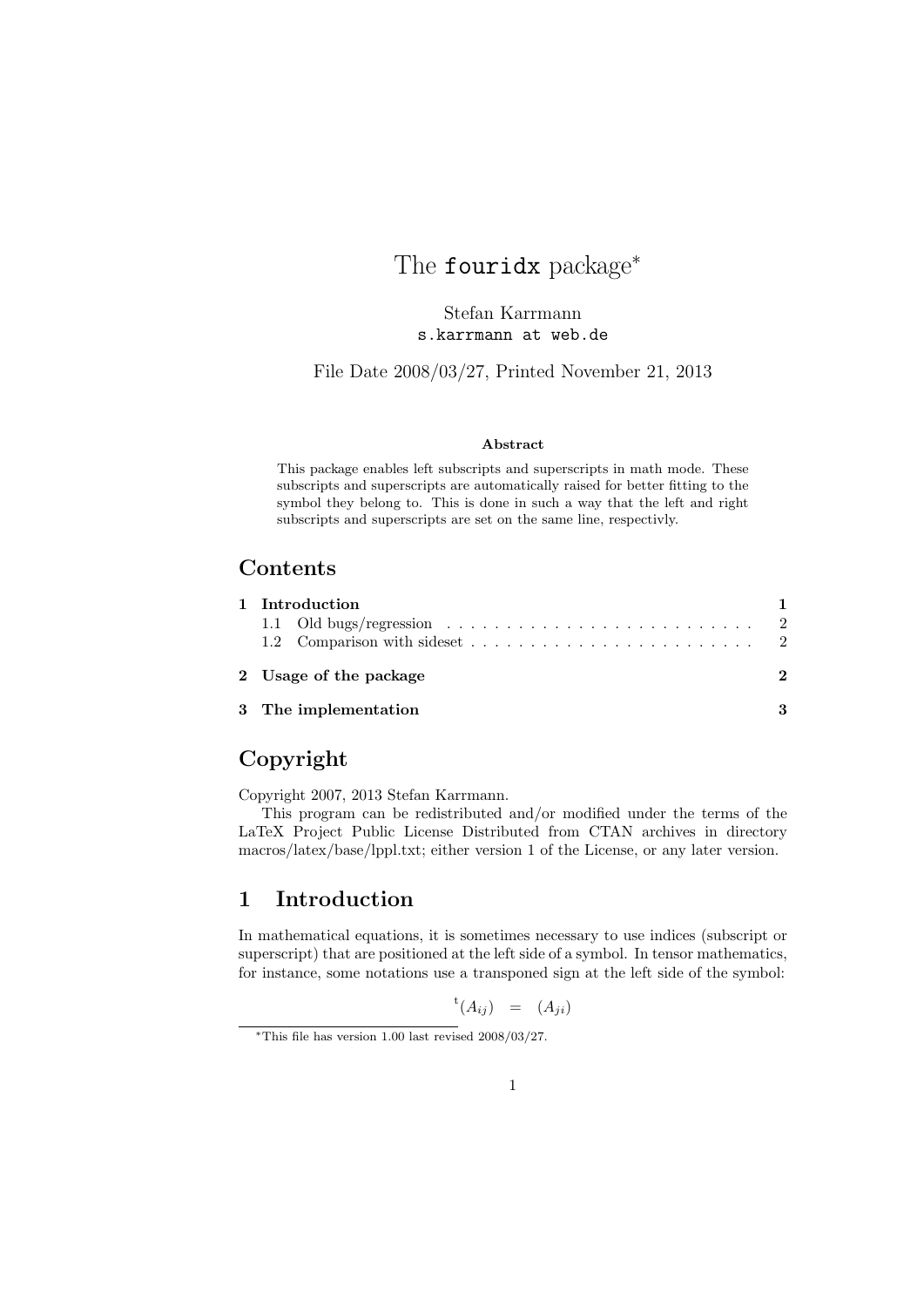For symbols with a normal character height, this can be reached by simply put the indices without an own symbol:

$$
f_1^2a_2^2a_3^4
$$

 $^{2}_{1}a_{3}^{4}$ 

Is the symbol larger, this leads to unsatisfactory results:

$$
\{^1_2\}\left(\frac{1}{b}\right)\right)^3_4
$$
  $\frac{1}{b}$   $\frac{1}{b}$ 

If the subscripts on the left and right side are of different height or the left subscripts and superscripts are of different width, the result is also unsatisfactory:

$$
f^{(k)}_n}A^x_{\overline{x}}\{\overline{v}x\,\overline{v}x\}\
$$

A better output can be reached by using the package fouridx.sty:

| $\{0\}^{2}{3}{4}{\left(\frac{1}{b}\right)}$  | $\frac{1}{2}(\frac{1}{b})_4^3$     |
|----------------------------------------------|------------------------------------|
| $\{ \cup \} \{ n\}( x \over line x \vert \}$ | $\binom{k}{n}A_{\overline{x}}^{x}$ |

#### 1.1 Old bugs/regression

| Error                               | version  | old                                   | actual                               |
|-------------------------------------|----------|---------------------------------------|--------------------------------------|
| math style ignored                  | $1.00\,$ | $^{11}5^{3}$                          | $^{11}5^{3}$                         |
| hang over at left after line breaks | - 1.00   | Start of line<br>$\frac{1}{2}5^3$     | Start of line<br>$\frac{1}{2}5_4^3$  |
| wrong positions if nested           | 1.00     | $\frac{1}{2}5^{13}_{-23}5^{38}_{-24}$ | $\frac{1}{2}5^{13}_{41}5^{38}_{244}$ |

#### 1.2 Comparison with sideset

The command sideset from the amsmath package has similiar functionality. It requires that the central box is a math operator an it typesets the left superand subscript left aligned while fourIdx uses right alignment. Which suits better depends on the purpose.

### 2 Usage of the package

One command is provided by the package. \fourIdx The \fourIdx command has the syntax \fourIdx{ $\left\{left\{left\right\} \right\}$ }{\left  $subscript{}$ } { $\langle right\ superscript{}y\rightarrow\{right\}$ } { $\langle right\ subscript{}y\rightarrow\{right\}$ } { $\langle symbol\rangle$ }. This command typesets the symbol  $\langle symbol \rangle$  with indices on the left and on the right side. Example: